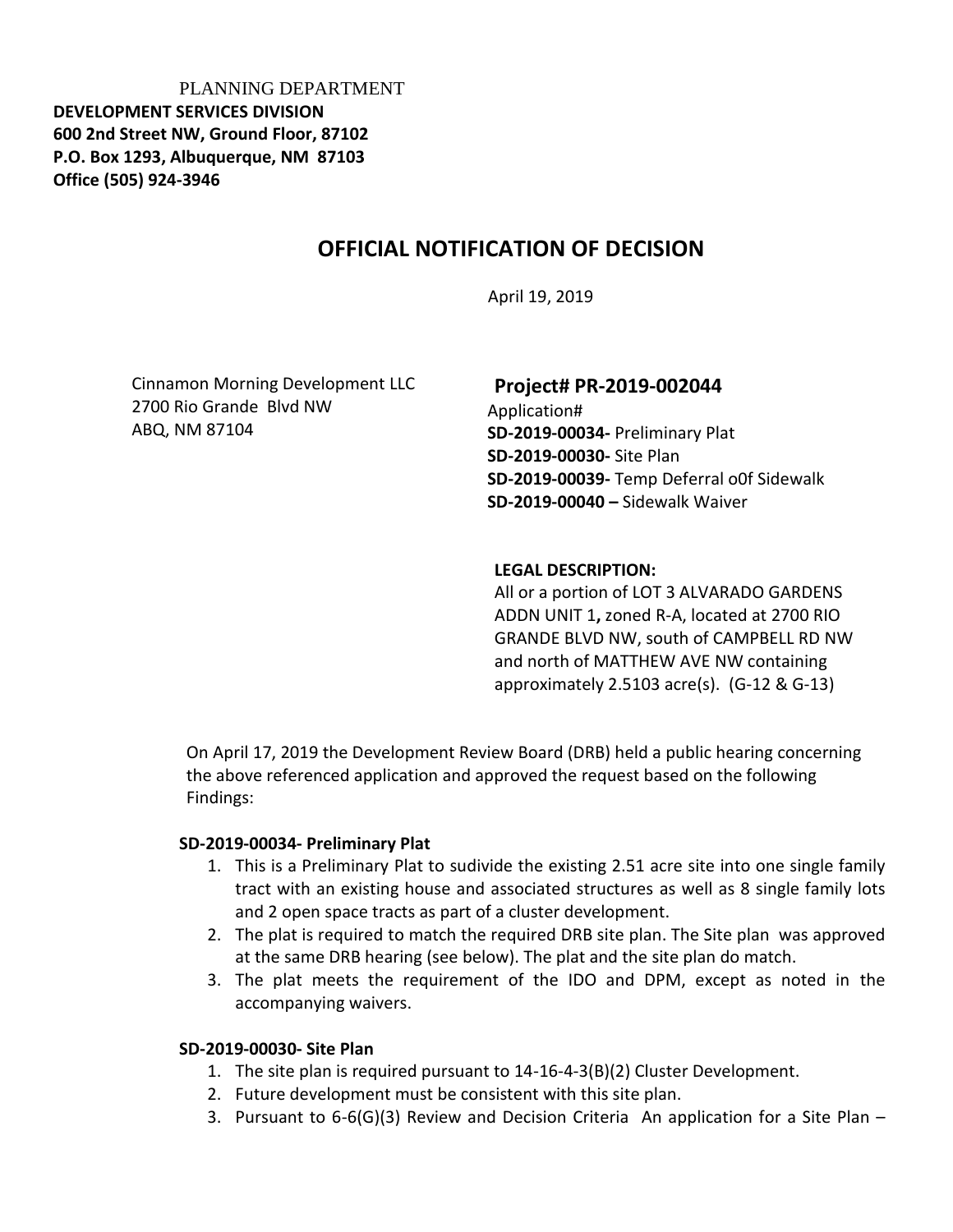Official Notice of Decision Project # PR-2019-002044 SD-2019-00034- Preliminary Plat, SD-2019-00030- Site Plan, SD-2019-00039- Temp Deferral of Sidewalk, SD-2019-00040 – Sidewalk Waiver April 19, 2019

Page 2 of 3

DRB shall be approved if it meets all of the following criteria:

- a. 6-6(G)(3)(a) The Site Plan complies with all applicable provisions of this IDO, the DPM, other adopted City regulations, and any conditions specifically applied to development of the property in a prior permit or approval affecting the property. The project meets the requirements for cluster developments, future development is allowed pursuant to this plan and the RA Rural and Agricultural zone, one house per lot.
- b. 6-6(G)(3)(b) The City's existing infrastructure and public improvements, including but not limited to its street, trail, drainage, and sidewalk systems, have adequate capacity to serve the proposed development, and any burdens on those systems have been mitigated to the extent practicable.

The site has access to a full range of urban services including utilities, roads, and emergency services.

c.  $6-6(G)(3)(c)$  The Site Plan mitigates any significant adverse impacts on the surrounding area to the maximum extent practicable. The project adds to open space and landscaping visible from the public street (Rio Grande Blvd) and preserves open space in an area where that is desirable.

## **SD-2019-00039- Temp Deferral of Sidewalk**

1. The sidewalk deferral will allow the construction of the sidewalks in front of each lot to be deferred until the homes are built.

## **SD-2019-00040 – Sidewalk Waiver**

- 1. The request meets the requirements of 14-16-6-6(L)(3)(b) Variance to Sidewalk Requirements:
	- a. The subject site and surrounding lots are zoned RA, large lot single family, a low intensity land use. There are existing sidewalks along Rio Grande Boulevard, so the variance will not create a gap in the existing system, but will allow the proposed cluster development to develop without sidewalks. Sidewalk will be provided

b. Because the street is a low traffic street the street could be used for ADA access. c. and d. Not applicable to the request.

## **Conditions:**

- 1. This Site Plan is valid 5 years from DRB approval 4-17-2019). An extension may be requested prior to the expiration date.
- 2. The applicant will bring two paper copies to be signed off by Planning. Planning will keep one signed off copy. A pdf of the signed off set will be email to the PLNDRS.
- 3. The final plat must occur within one year of this approval.
- 4. All board comments must be addressed on the final plat.